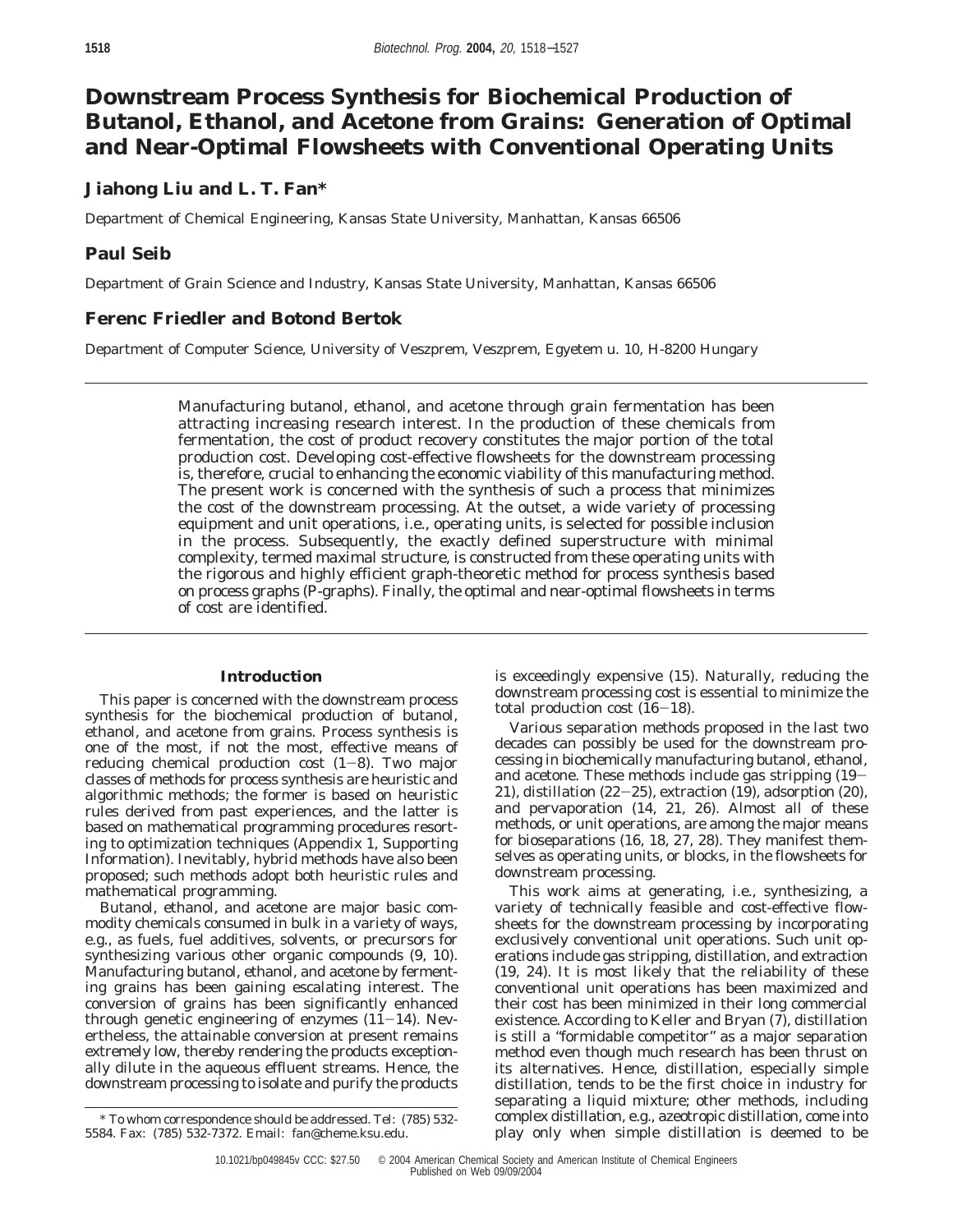technically infeasible or economical inviable. At the very initial, or macroscopic, phase of flowsheet synthesis, any complex distillation unit, usually containing two or more pieces of processing equipment, can be regarded as a single operating unit, the composition of which gives rise to separate network synthesis (*29*-*32*). The data required for such synthesis involving butanol, ethanol, acetone, and water are available (*22, 23, 25*). Gas stripping is as simple as or even simpler than simple distillation. Extraction can be a viable alternative to azeotropic distillation; properly incorporated into the flowsheet, it may eliminate the need for azeotropic distillation (*19*).

To date, almost all, if not all, the works toward the downstream process synthesis or flowsheet generation have apparently been performed heuristically (*19, 24, 33*). The current work is carried out chiefly by resorting to a graph-theoretic algorithmic method for process-network synthesis based on the process-graph, or P-graph (*34*- *43*) (Appendix 2, Supporting Information). This algorithmic method appears to be an effective alternative to other approaches in process synthesis. Lately, the efficacy of this method is being acceleratedly recognized (*44*); in fact, Keller and Bryan  $(7)$  state, "... the P-graph may be the fastest computationally, as well as the method most likely to find a truly optimal solution." Some of the effectual implementations of the P-graph-based process synthesis include waste minimization (*45*), optimization of chemical complex (*46*), synthesis of mass exchange network (*47*), structure simplification of dynamic process model (*48*), and combinatorial analysis for flowsheet synthesis (*49*).

The present work specifically involves four consecutive phases. The first is to identify, to the maximum extent possible, available designs or operating modes of unit operations including gas stripping, distillation, and extraction that can potentially be adopted for the downstream processing in biochemical production of butanol, ethanol, and acetone. The second is to establish P-graph representations of the operating units comprising such unit operations. The third is to construct algorithmically the maximal structure of the process of concern, incorporating exhaustively all combinatorially feasible flowsheets in the form of networks containing the operating units represented by P-graphs. The maximal structure is the least complex superstructure that is mathematically defined exactly. The fourth is to generate in the ranked order a finite number of optimal and near-optimal flowsheets.

### **Process Description**

Given herein is the brief description of the process for manufacturing butanol, ethanol, and acetone from grains, specifically, corn (*19, 24*). The process is composed of two main parts, i.e., fermentation and downstream processing, the latter being the primary focus of the current work. Major species involved in the process are butanol (B), ethanol (E), acetone (A), water (W), and the extraction entrainer, i.e., 2-ethyl-1-hexanol (X) (*10, 50*; also see Appendix 4, Supporting Information.).

**Fermentation.** Corn is steeped, milled, and converted by enzyme to hydrolyzate. A four-stage fermentation is then carried out in the presence of the improved strain of *Clostridium Acetobutylicum* (*19, 24*; also see Appendix 5, Supporting Information.). In the first stage, the cells are grown under controlled conditions; subsequently, the carbohydrates and organic acids are progressively converted to B, E, and A in the second and third stages; in the fourth stage, the residual carbohydrates are consumed to maximize the yields of B, E, and A.

*Feed.* The feed to the downstream processing system is the fermentation broth. This broth comprises an aqueous phase in which some solids are suspended. The aqueous phase contains B, E, A, acetic acid, and butyric acid at the concentrations of 1.5, 0.6, 0.2, 0.18, and 0.08 wt %, respectively. During the downstream processing, acetic acid and butyric acid will be converted into E and B, respectively; therefore, the former is lumped with the latter accordingly (*24*).

*Processing.* The fermentation broth is fed either to the broth distillation still (gas stripper) after it is heated in a regenerative heat exchanger by the stream from the still's bottom or to the extractor directly.

In the broth distillation still (gas stripper), B, A, and 90% of E are stripped to the still's top as the distillate. It consists of 36 wt % B, 14 wt % A, 3 wt % E, and 47 wt % W. The still's bottom stream contains insoluble protein, fiber, cells, and trace chemicals, such as acetic and butyric acids; it is further processed separately through evaporators, centrifuges, and dryers, thereby producing a high quality dry distiller's dried grains (DDG) for sale as an animal feed. The distillate is subjected to a series of processing steps with various combinations of operating units composed of distillation columns of different types.

If the fermentation broth is fed to the extractor instead of the broth distillation still (gas stripper), X, serving as the entrainer, extracts B, E, A, and trace chemicals, such as acetic and butyric acids, into the extract phase. The raffinate phase, containing 99.6 wt % W and suspended solids, is transported to the waste treatment unit. Apparently, no attempt has been made to recover the suspended solids, possibly because of the toxicity of trace amounts of X. The extract phase, containing 98.3 wt % X and the products, i.e., B, E, and A, is subjected to a series of processing steps, with various combinations of operating units composed of the aforementioned unit operations, i.e., gas stripping, distillation, and extraction.

The stream containing the suspended solids is withdrawn at the very outset of the downstream processing. It is diverted directly to the waste treatment system or processed through a simple sequence of operations to produce the DDG. Thus, it does not come into play in the synthesis of the subsequent separation network; naturally, it does not affect the comparative evaluation of the resultant separation flowsheets.

*Products.* The downstream processing yields B, E, and A as the final products. It is worth noting that although the major product is B, E and A are as valuable or nearly as valuable as B.

#### **Methodology**

The foundation of the graph-theoretic approach to flowsheet generation comprises (a) a novel graph representation in terms of process graphs (P-graphs), (b) a set of rigorous axioms portraying the unique structural features of process networks, and (c) a group of algorithms (*34*-*38, 40*-*43*; also see Appendix 2, Supporting Information).

**P-Graph Representation.** The structure of a process system is represented by the process graph (P-graph), which is a unique bipartite graph capable of capturing the syntactic and semantic contents of process systems. A P-graph comprises two types of vertexes or nodes for representing materials and operating units, the first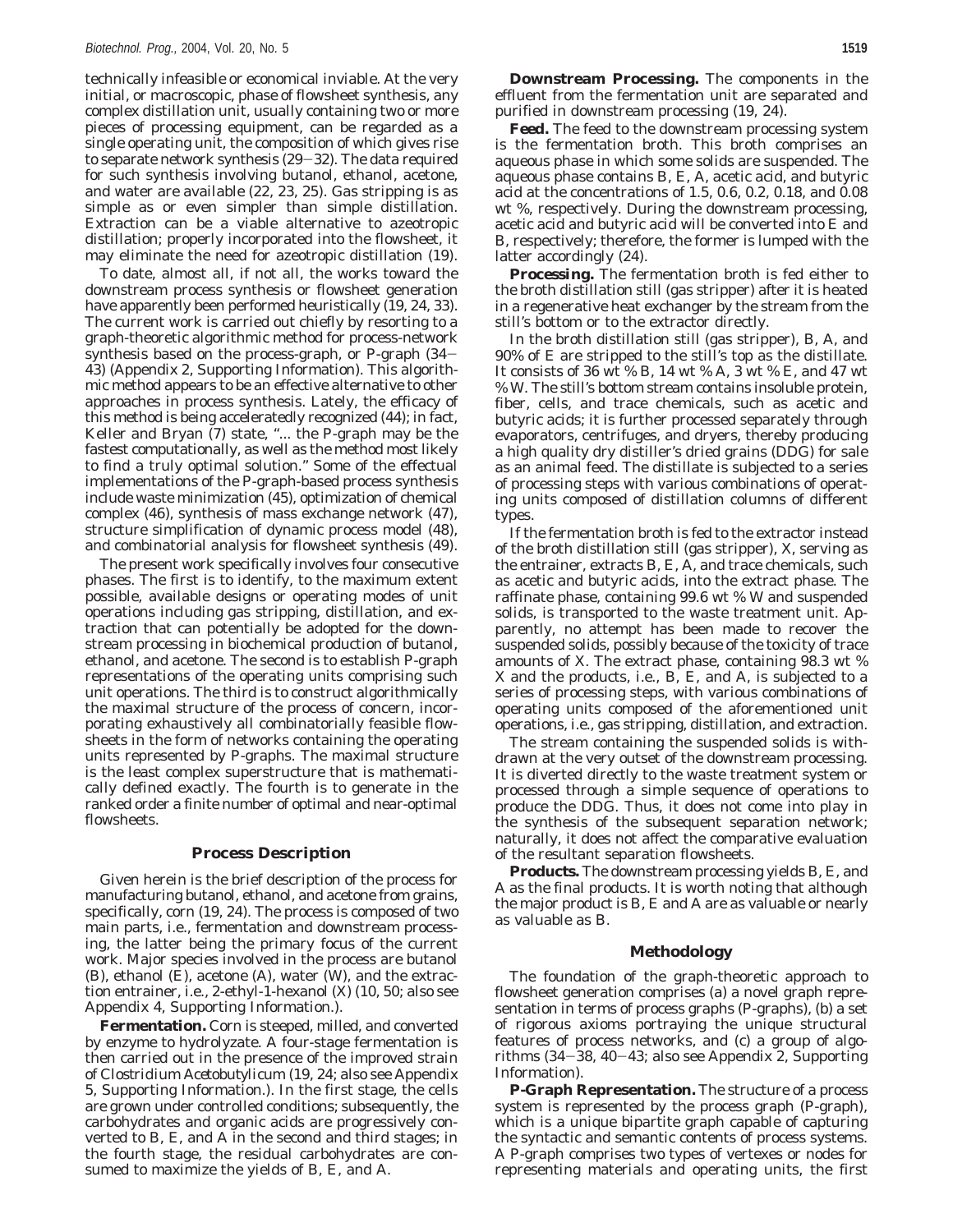symbolized by circles and the second by horizontal bars. Unlike conventional bipartite graphs, or digraphs, Pgraphs can uniquely represent various network structures including those involved in separation-network synthesis.

**Axioms.** A P-graph comprising a set of operating units and the materials concomitant with them represents a combinatorially feasible process network, i.e., flowsheet, leading from the starting raw materials to the final products if it satisfies a set of the five axioms (*34*-*40*). Each of the five axioms interprets the definition of an entity involved, material or operating unit, or states a self-evident truth, e.g., conservation of mass in the context of process-network (flowsheet) synthesis. Each axiom by itself may sound innocent and useless in practice; nonetheless, the five axioms collectively function as a filter to eliminate all combinatorially infeasible or invalid networks, i.e., flowsheets that are invariably included in the complete network (Appendix 2, Supporting Information).

**Algorithms.** The axioms naturally give rise to efficient algorithms necessary for carrying out the synthesis of feasible networks of flowsheets (Appendices 2 and 3, Supporting Information). These algorithms include MSG (maximal structure generation) for generating the maximal structure, which exclusively contains operating units of all combinatorially feasible networks and thus is the superstructure with minimum complexity (*34*-*36*), and ABB (accelerated branch-and-bound) for acceleratedly generating by the modified branch-and-bound technique only a modest number of feasible networks (flowsheets), which are optimal or near-optimal, directly from the maximal structure (*37, 40*). The networks (flowsheets) can be ranked in terms of the objective function, e.g., cost, operability, and/or sustainability.

#### **Implementation**

Five steps are involved in applying the aforementioned methodology to the downstream process synthesis in the biochemical production of butanol (B), ethanol (E), and acetone (A); each of the steps is individually described below.

**Specification of Materials.** Fermentation broth is the raw material (feed stream) to be processed in the downstream. Pure B, E, A, and water (W) are the products (product streams) from the downstream processing. Intermediate materials, or streams, are all other materials except the raw material (feed stream) and products (product streams).

**Identification of Operating Units.** Naturally, the identification of operating units is an essential step of the flowsheet generation. To generate the optimal and near-optimal flowsheets, it is mandatory that all operating units plausible for performing necessary processing functions be identified to the maximum extent possible. Various types of separation are considered for the main processing functions involved in the downstream processing of interest in this work. It is worth noting that a separation task can often be carried out by one or more separation methods; naturally, care must be exercised not to disregard or neglect any of them.

The operating units required for the downstream processing can be identified either heuristically or theoretically. In the former, an operating unit performing a certain separation task is scaled on the basis of available empirical knowledge, such as systematically compiled databases, correlations of existing performance data, and past experience. In the latter, an operating unit is

designed according to the first principles, such as various laws, theorems, and mechanistic models of conservation, thermodynamics, chemical kinetics, and transport phenomena. Both the heuristic and theoretical approaches are almost always engaged in practice (*1, 32, 51, 52*).

As rationalized in the opening section, only the operating units comprising conventional unit operations or equipment are taken into account in the present work. These are gas stripping, distillation, and extraction as described separately in the following.

*Gas Stripping Unit.* Gas stripping can be regarded as one-equilibrium-stage distillation (*52*). It effectively serves as a means of roughly removing, at the early stage of downstream processing, a component or components that constitute the major fraction of a material system if these components' volatilities are substantially different from those of the remaining components. This tends to lead to appreciable cost saving (*1, 32, 44*).

Water (W) and the suspended solids collectively constitute 98 wt % of the fermentation broth. Moreover, their volatilities are appreciably less than those of (EW) and (WB) azeotropes, and A (Appendix 4, Supporting Information). Hence, it is logical to remove W and the suspended solids from the fermentation by gas stripping at the outset of the downstream processing. The gasstripping unit performing this function is designated as Gas Stripper G1; it comprises one gas stripper. The suspended solids and the sizable fraction of W are withdrawn from the bottom of G1 for further processing to produce byproduct distiller's dried grains (DDG). The desired products, B, E, and A, are stripped and withdrawn in the upper stream. This stream contains 36 wt % of B, 3 wt % of E, 14 wt % of A, and 47 wt % of W. Among these components, the combination of E and W and that of W and B form azeotropes, whereas the others do not (*10, 22, 23, 25*; also see Appendix 6, Supporting Information). Thus, the complete separation of all of the components requires azeotropic distillation as well as simple distillation if distillation is to be solely adopted in the processing further downstream; each azeotrope behaves as if it is a single component in a simple distillation. In general, azeotropes can give rise to distillation boundaries that make certain separations impossible by simple distillation or prohibitively costly.

*Extracting Unit.* As an alternative to the gas-stripping unit, an extracting unit can be adopted at the outset of downstream processing to remove W and the suspended solids from the fermentation broth; this unit comprises one extractor and is designated as Extractor E1. With 2-ethyl-1-hexanol (X) as the entrainer, this unit removes the major fraction of the desired products, B, E, and A, from the fermentation broth into the extract phase, thereby leaving the raffinate phase containing 99.6 wt % of W, suspended solids, and small quantities of B, E, and A (Appendix 7, Supporting Information). The raffinate phase is diverted to waste treatment as mentioned earlier. Moreover, no combination of the components in the extract phase, B, E, A, and X, forms any azeotrope (*44*). Thus, simple distillation suffices for the separation of these components.

*Distilling Units.* In the descending order of their volatilities, the components in the streams from Gas Stripper G1 or Extractor E1, including the two azeotropes, from the former, to be separated by the downstream processing are: A, (EW), E, (WB), W, B, and X (*10*; also see Appendices 4 and 6, Supporting Information). The components in this sequence can possibly or plausibly be separated by simple distillation, realized by various simple and/or complex column configurations,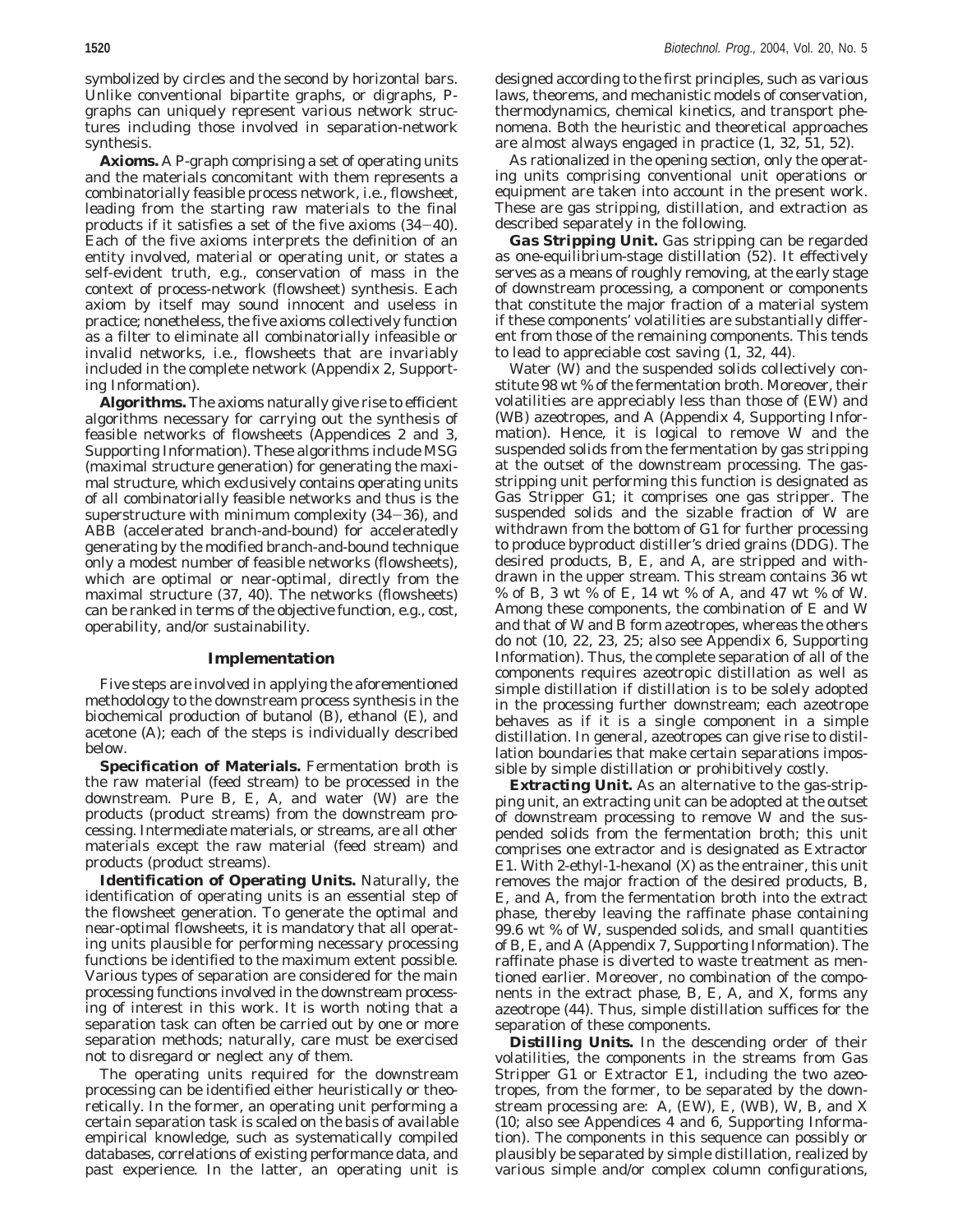**Table 1. Summary of Operating Units Identified and Their Costs**

| operating units  |                  |                                   | cost                    |                                                       |                                 |                             |  |
|------------------|------------------|-----------------------------------|-------------------------|-------------------------------------------------------|---------------------------------|-----------------------------|--|
| no.              | no. subunit      | designation of<br>equipment       | capital<br>$(103$ US\$) | annualized capital <sup>a</sup><br>$(103$ US\$/ year) | operating<br>$(103$ US\$/ year) | total<br>$(103 US\$ / year) |  |
| 1                |                  | H1                                |                         |                                                       |                                 |                             |  |
| $\boldsymbol{2}$ |                  | F1                                |                         |                                                       |                                 |                             |  |
| 3                |                  | G <sub>1</sub>                    | 2 1 8 0                 | 727                                                   | 871                             | 1598                        |  |
| 4                |                  | D <sub>1</sub>                    | 2088                    | 696                                                   | 873                             | 1569                        |  |
| 5                |                  | A1                                | 49 653                  | 16 551                                                | 218 800                         | 235 351                     |  |
| 6                |                  | D <sub>2</sub>                    | 2 2 9 4                 | 765                                                   | 891                             | 1656                        |  |
| $\overline{7}$   |                  | D <sub>3</sub>                    | 1831                    | 610                                                   | 864                             | 1474                        |  |
| 8                |                  | A2                                | 19861                   | 6620                                                  | 87 520                          | 94 140                      |  |
| 9                |                  | E1                                | 1 1 8 9                 | 396                                                   | 5 2 3 1                         | 5627                        |  |
| 10               |                  | S <sub>1</sub>                    | 1914                    | 638                                                   | 864                             | 1502                        |  |
| 11               | $11 - 1$         | D <sub>5</sub>                    | 2 3 9 2                 | 797                                                   | 902                             | 1699                        |  |
|                  | $11-2$           | D <sub>6</sub>                    | 2058                    | 686                                                   | 873                             | 1559                        |  |
| 12               | $12 - 1$         | D7                                | 1684                    | 561                                                   | 852                             | 1413                        |  |
|                  | $12 - 2$         | D <sub>8</sub>                    | 2 2 7 5                 | 758                                                   | 892                             | 1650                        |  |
| 13               | $13-1, 13-2$     | D9, D10                           | 6684                    | 2 2 2 8                                               | 2666                            | 4894                        |  |
| 14               | $14-1, 14-2$     | D11, D12                          | 6 301                   | 2 100                                                 | 2513                            | 4613                        |  |
| 15               |                  | D <sub>13</sub>                   | 6079                    | 2026                                                  | 2425                            | 4 4 5 1                     |  |
| 16               |                  | D14                               | 6412                    | 2 1 3 7                                               | 2558                            | 4695                        |  |
| 17               | $17-1, 17-2$     | D <sub>15</sub> , D <sub>16</sub> | 6862                    | 2 2 8 7                                               | 2737                            | 5 0 2 4                     |  |
| 18               | $18-1, 18-2$     | D17, D18                          | 6746                    | 2 2 4 9                                               | 2691                            | 4 9 4 0                     |  |
| 19               | $19-1, 19-2$     | D <sub>19</sub> , D <sub>20</sub> | 8068                    | 2689                                                  | 3218                            | 5 9 0 7                     |  |
| 20               | $20-1, 20-2$     | D <sub>21</sub> , D <sub>22</sub> | 3 1 2 4                 | 1 0 4 1                                               | 1 2 4 6                         | 2 2 8 7                     |  |
| 21               | $21-1, 21-2$     | D <sub>25</sub> , D <sub>26</sub> | 4 2 1 0                 | 1 4 0 3                                               | 1679                            | 3 0 8 2                     |  |
| 22               | 22-1, 22-2, 22-3 | D27, D28, D29                     | 4 1 5 6                 | 1 3 8 5                                               | 1658                            | 3 0 4 3                     |  |

*<sup>a</sup>* Based on the 3-year payback period.

into any two or three subsequences of components at the adjacent components whose volatilities differ sufficiently. Moreover, the azeotropes in the sequence, (EW), E, (WB), W, and B, can be separated as described below.

Two binary azeotropes, homogeneous (EW) and heterogeneous (WB), are formed in a mixture containing B, E, A, and W (*10, 22, 23, 25*). Additional information besides the volatilities of the components involved, e.g., residual curve map (RCM), is necessary to identify a feasible distillation system for separating any azeotrope (*1, 32*). Azeotropic Distillation Unit A1 is for separating sequence (EW)E(WB)WB into pure E, W, and B. Azeotropic Distillation Unit A2 is for separating sequence (WB)WB into pure W and B.

Table 1 summarizes the plausible operating units identified; they total 22, which are numbered according to the order listed. They comprise 33 pieces of processing equipment (Appendix 8, Supporting Information). Hydrolysis and fermentation do not come into play in the synthesis of the separation network for the downstream processing. Nevertheless, the operating units for hydrolysis reaction and fermentation, identified as Hydrolysis Reactor H1 and Fermenter F1, respectively, are included in the same table for convenience. The calculations for the costs of the operating units are detailed in the subsection Cost Estimation. The resultant costs are summarized in Table 1 for convenience.

**P-Graph Representations of Operating Units.** All operating units are Graphically represented in conventional diagrams as well as by P-graphs. Figure 1 illustrates such conventional diagrams and P-graphs for two typical operating units (Appendix 9, Supporting Information). The P-graph representations of the operating units are the essential prerequisite to executing algorithms MSG and ABB.

**Generation of Comprehensive Flowsheet.** On the basis of the specifications of materials and the P-graph representations of the 20 operating units identified, algorithm MSG has constructed the comprehensive flowsheet corresponding to the maximal structure. The total

computing time consumed is less than a second on a 900 MHz Celeron PC.

The comprehensive flowsheet corresponding to the maximal structure is presented in Figures 2 and 3 by conventional and P-graph representations, respectively. It includes all plausible conventional separating units; among them are the units comprising 1 gas stripper, 1 extractor, 27 simple distillation columns, and 2 azeotropic distillation units.

**Generation of Optimal and Near-Optimal Flowsheets.** The optimal and near-optimal flowsheets can be identified from the comprehensive flowsheet, i.e., the maximal structure, by resorting to algorithm ABB (*37, 40;* also see Appendix 3, Supporting Information).

**Objective Function.** In this work, the cost of a flowsheet is defined as the objective function to be minimized. It is calculated as the total sum of the annualized capital costs and operating costs in terms of their present values for all operating units in the flowsheet.

The costs for integrating the operating units and subunits in all flowsheets through piping networks and auxiliary facilities, e.g., pumps, can be neglected at the process-network synthesis or conceptualization stage of process design (*1*). These costs should be relatively modest compared to those of capital facilities, e.g., distillation columns. Moreover, they would be comparable among the alternative flowsheets for any given process.

The capital cost of an operating unit or subunit is the investment required for purchasing and installing such a unit or subunit. The payback period is set to 3 years in this work. The operating cost of a unit or subunit includes the yearly payment of operating expenses, such as the compensations for labors and management personnel, and expenses for purchasing raw materials and utilities. The compensations for labors and expenses for purchasing raw materials associated with the alternative flowsheets for the process under consideration can be deemed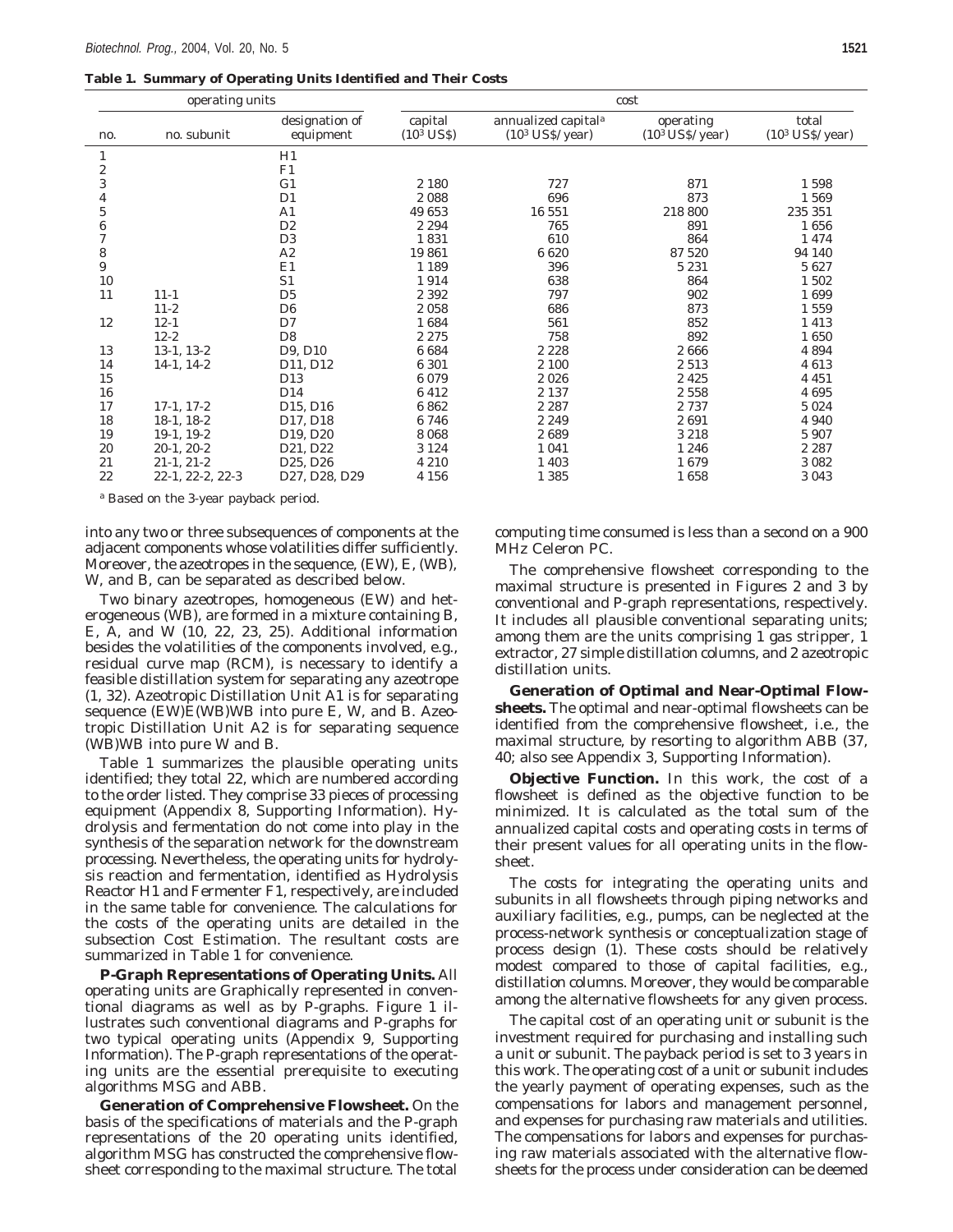(a) Operating unit 4



**Figure 1.** Conventional and P-graph representations of operating units: (a) operating unit 4, consisting of distillation column D<sub>1</sub>, with the conventional representation on the left and the P-graph representation on the right; (b) operating unit 13, consisting of distillation columns D9 and D10, with the conventional representation on the left, the P-graph representation at the macroscopic level on the upper right, and the P-graph representation at the mesoscopic level on the lower right.

identical except that there is an additional expense for purchasing the entrainer whenever the extractor is included.

*Cost Estimation.* The design, or synthesis, of any engineered system including a process system is usually carried out in stages, proceeding from the least detail to the most detail with concomitant cost estimates varying from the least precise to the most precise. The approximations made have been described earlier. The process-network synthesis is the first stage of design where the conceptual design is performed rapidly by screening the largest possible number of process alternatives (*1, 32, 44*).

The cost estimation has been carried out on the basis of the mass and heat balance to produce 200 MM pounds of butanol (B) per year spanning 325 operating days and by specifying the purities of B, E, and A as  $99.9$  wt %, 99.5 wt %, and 99 wt %, respectively (*19*). The present value of an operating unit or subunit's cost has been estimated by two methods based on simulation and heuristics. The selection between the two depends on the availability of the cost data and/or the nature of these data for such an operating unit or subunit as elaborated in the following. Whenever sufficient cost data are unavailable, the first method based on simulation is adopted; it resorts to a simulator (e.g., Aspen Plus, Pro/

II, and SuperPro Designer) and a cost estimator (e.g., Aspen Icarus). Otherwise, the second method based on heuristics is employed.

The operating units or subunits whose present values of costs including capital and operating costs have been estimated by the first method include operating units 3 (G1); 4 (D1); 6 (D2); 7 (D3); 10 (S1); 11, comprising subunits 11-1 (D5) and 11-2 (D6); and 12, comprising subunits 12-1 (D7) and 12-2 (D8). Note that all of these units or subunits are distillation columns. In simulating any of the units or subunits with Aspen Plus 11.1, the input data are the feed stream in terms of the feed rate, composition, temperature, and pressure; the compositions of the light and heavy key components in the distillate stream; and the estimated initial reflux ratio or the theoretic number of trays. This unit or subunit is first simulated by Aspen Plus 11.1 to determine the mass and heat balances, as well as other design parameters; the minimum number of theoretic trays and the minimum reflux ratio are computed by varying the estimated initial reflux ratio or the theoretic number of trays. This renders it possible to estimate the energy consumption in the unit of KJ/h and the equipment size in terms of the number of trays. The resultant data are loaded and mapped into Aspen Icarus Process Evaluator 11.1 (*50*) to evaluate the operating cost and the appropriately amortized capital cost (Appendix 10, Supporting Information); the 3-year payback period is adopted here. The sum of these two costs is the cost of the unit or subunit, which is minimized by iteratively repeating the aforementioned sizing and cost estimating procedures and trading off between the two costs.

The operating units or subunits whose present values of costs including capital and operating costs have been estimated by the second method based on heuristics include two groups of operating units. They are (a) units 8 (A2), 5 (A1), and 9 (E1) and (b) units 13, comprising subunits 13-1 (D9) and 13-2 (D10); 14, comprising subunits 14-1 (D11) and 14-2 (D12); 15 (D13); 16 (D14); 17, comprising subunits 17-1 (D15) and 17-2 (D16); 18, comprising subunits 18-1 (D17) and 18-2 (D18); 19, comprising subunits 19-1 (D19) and 19-2 (D20); 20, comprising subunits 20-1 (D21) and 20-2 (D22); 21, comprising subunits 21-1 (D25) and 21-2 (D26); and 22, comprising subunits 22-1 (D27), 22-2 (D28), and 22-3 (D29).

The three operating units in group (a) have all been in operation or designed. Nevertheless, none of the types of data for cost estimates available for these units are totally identical; they differ in some aspects. Thus, the present values of their costs must be individually estimated somewhat differently (Appendices 11 and 12, Supporting Information).

The data available for estimating the present values of the costs of units or subunits in group (b) are the costscaling factors based on the present value of a "reference" unit or subunit's cost or that generated by updating the past value on the basis of the annual rate of inflation. The present value of a unit or subunit's cost is obtained by multiplying the present value of the "reference" unit or subunit's cost with the cost-scaling factor. The "reference" unit for any of the units has been identified as the simple-direct configuration of distillation columns, i.e., unit 11 including subunit 11-1 (D5) and subunit 11-2 (D6) in this work (Table 7.3 of ref 32). On the basis of this "reference" unit, the costs for the units in group (b) are estimated (Appendix 11, Supporting Information).

The cost data and their sources for the operating units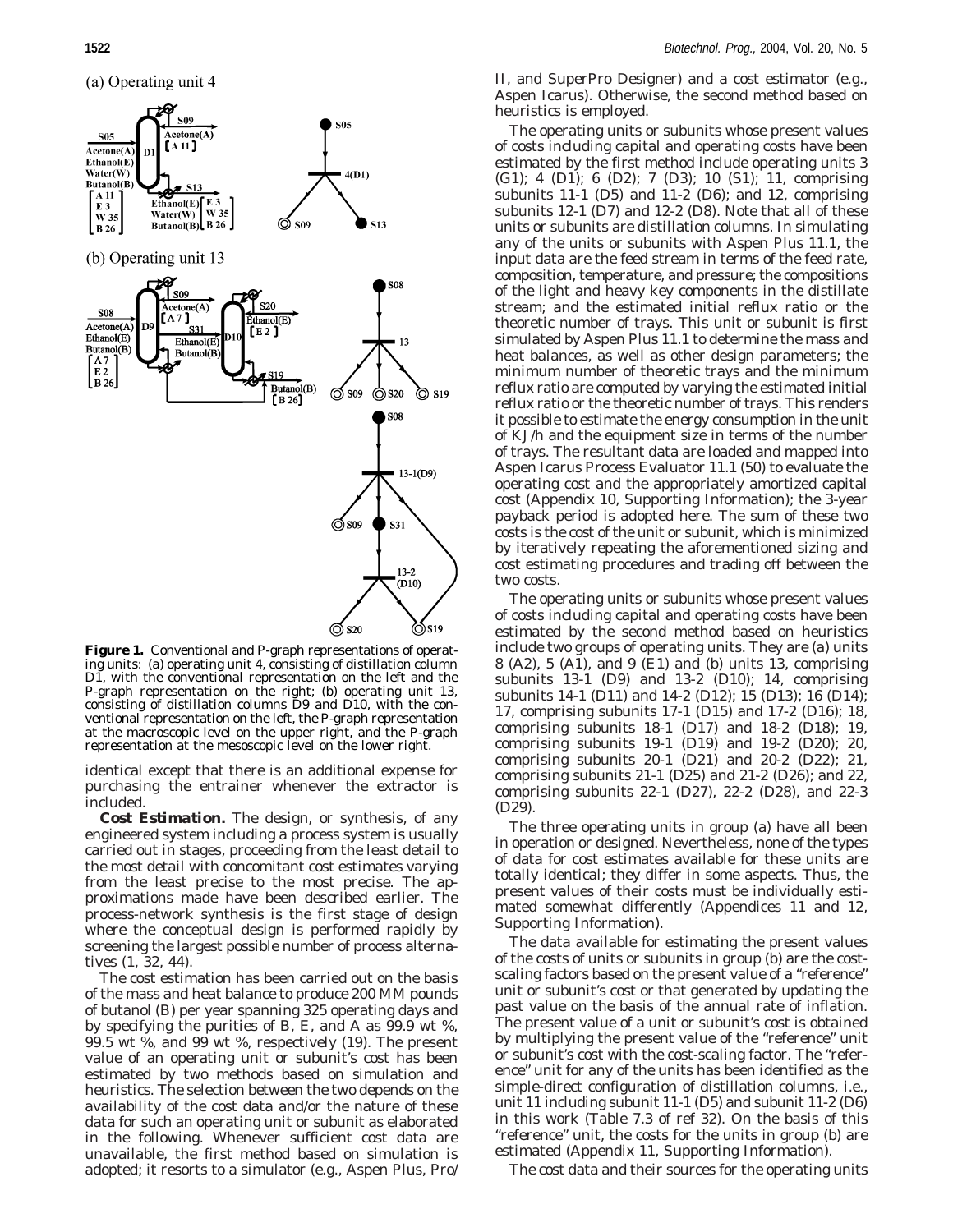

**Figure 2.** Comprehensive flowsheet corresponding to the maximal structure for the production of butanol, ethanol, and acetone: conventional representation.

and subunits identified are summarized in the abovementioned Table 1 (Appendix 8, Supporting Information).

*Optimal and Near-Optimal Flowsheets.* The 10 best flowsheets generated ranking the first through 10th can be discerned in Table 2 (see Appendix 3 in Supporting Information for illustration of the procedure to implement algorithm ABB). The total computing time consumed in generating these 10 best flowsheets is less than 5 s on the same PC used in executing algorithm MSG.

In implementing the branch-and-bound procedure according to algorithm ABB, a list of a finite number of the optimal and near-optimal flowsheets, which is 10 in this work as mentioned above, is updated each time the branching takes place. If the total cost of any branch is larger than that of the 10th best flowsheet already determined to that point, it will not branch further (Appendix 3, Supporting Information). The resultant optimal flowsheet is shown in Figure 4.

# **Discussion**

What follows highlights the noteworthy aspects of the methodology adopted and its implementation. Moreover, significant results obtained are elaborated.

**Efficacy of Methodology.** Several attributes of the methodology adopted contribute to its profound efficacy. The most prominent are the following. First, the methodology is capable of generating simultaneously a multitude of the optimal and near-optimal flowsheets in the ranked order (*37, 40*). Apparently, this attribute is absent in any other process-network synthesis methodology proposed to date. Second, the superstructure necessary for the algorithmic synthesis of the flowsheet of interest is rigorously constructed by resorting to a graphtheoretic, polynomial algorithm (*34*). The resultant superstructure, termed the maximal structure, exclusively contains operating units of all combinatorially feasible networks.

The current methodology can achieve an enormous total reduction in the search space for feasible networks, or flowsheets. For example, only 3465 flowsheets are combinatorially feasible among  $3.4 \times 10^9$  possible flowsheets from the 35 operating units of a real industrial process (38); this number is merely 0.0001% of the total number of possible networks. This implies that identifying all feasible flowsheets among the possible networks is as difficult as finding a needle in a haystack. Eliminat-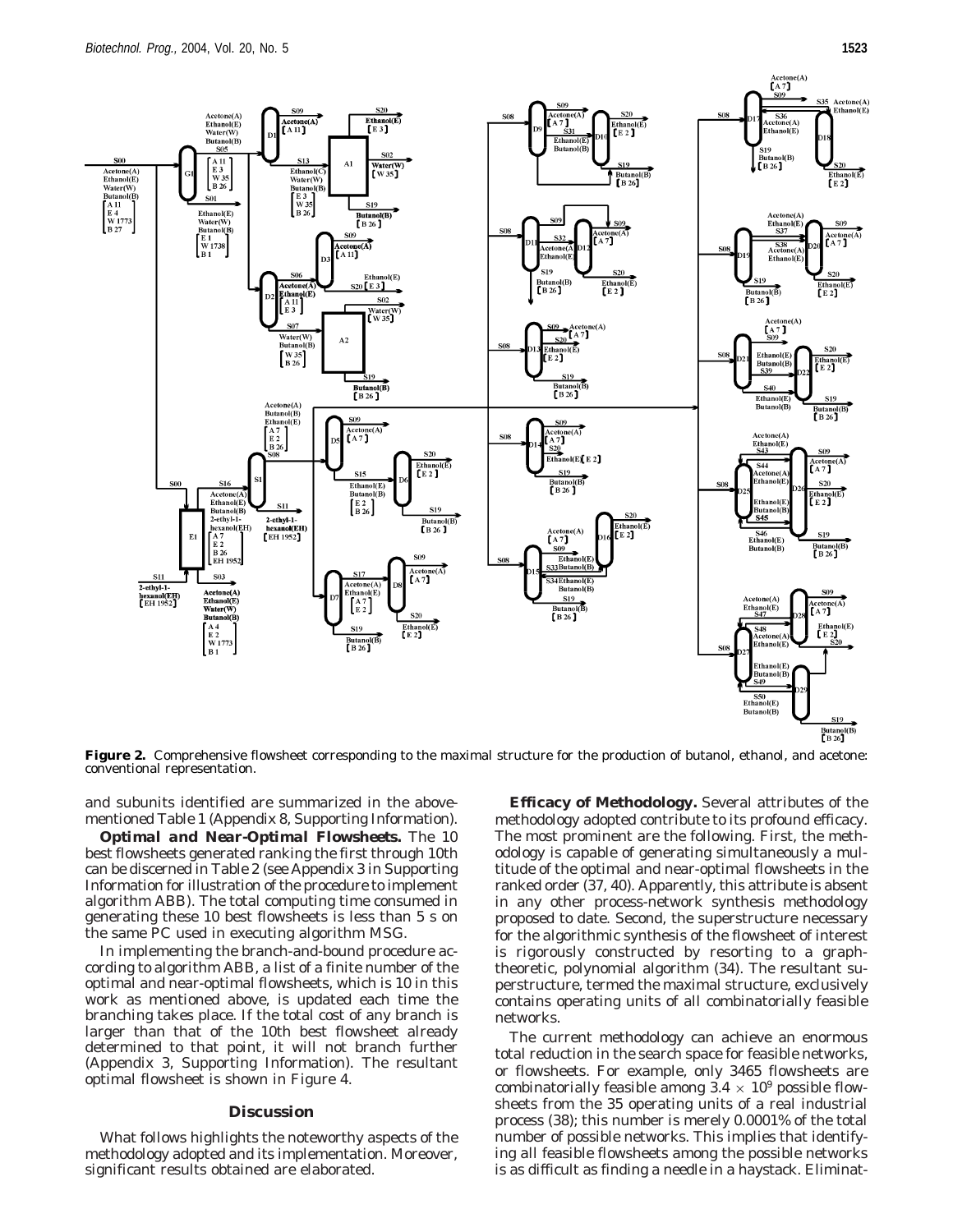

Figure 3. Comprehensive flowsheet corresponding to the maximal structure for the production of butanol, ethanol, and acetone: P-graph representation.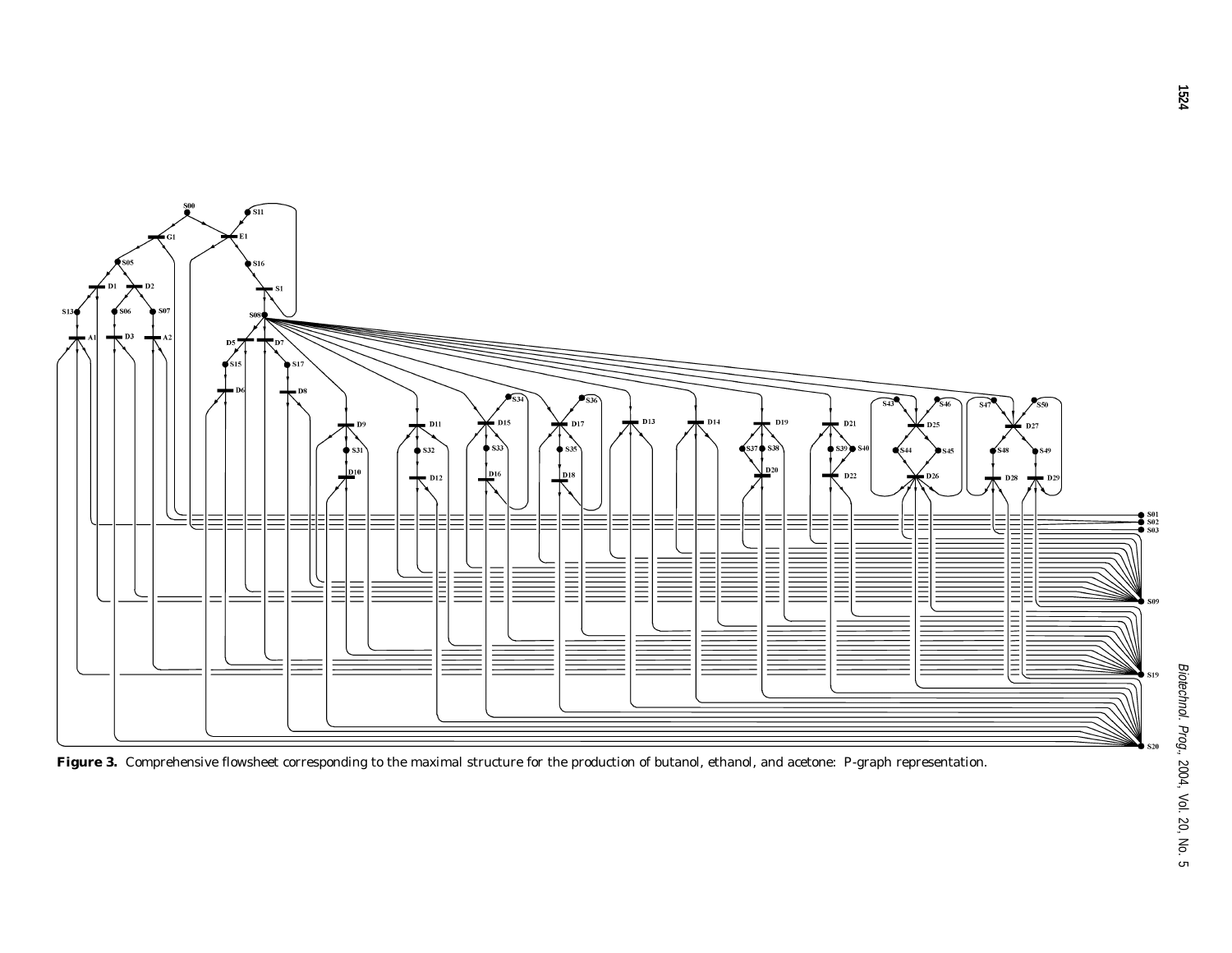

**Figure 4.** Optimal flowsheet.

|  |  | Table 2. Optimal and Near-Optimal Flowsheets Generated by Algorithm ABB |  |  |
|--|--|-------------------------------------------------------------------------|--|--|
|  |  |                                                                         |  |  |

| rank of the<br>flowsheet | designation of the operating units or subunits included in the<br>flowsheet (the annual cost of the operating units or subunits) | total annual cost of the flowsheet |
|--------------------------|----------------------------------------------------------------------------------------------------------------------------------|------------------------------------|
|                          | E1 (5627), S1 (1502), D21-D22 (2287)                                                                                             | 9416                               |
|                          | E1 (5627), S1 (1502), D27-D28-D29 (3043)                                                                                         | 10 172                             |
|                          | E1 (5627), S1 (1502), D7 (1413), D8 (1650)                                                                                       | 10 192                             |
| 4                        | E1 (5627), S1 (1502), D25-D26 (3082)                                                                                             | 10 211                             |
|                          | E1 (5627), S1 (1502), D5 (1699), D6 (1559)                                                                                       | 10 387                             |
| 6                        | E1 $(5627)$ , S1 $(1502)$ , D13 $(4451)$                                                                                         | 11 580                             |
|                          | E1 (5627), S1 (1502), D11-D12 (4613)                                                                                             | 11 742                             |
|                          | E1 (5627), S1 (1502), D14 (4695)                                                                                                 | 11824                              |
| 9                        | E1 (5627), S1 (1502), D9-D10 (4894)                                                                                              | 12 0 23                            |
| 10                       | E1 (5627), S1 (1502), D17-D18 (4940)                                                                                             | 12 069                             |

ing the majority, e.g., 99%, of infeasible or redundant networks to accelerate the search by an order of magnitude can hardly be achieved by any conventional mixed integer programming (MIP) method.

**Evaluation of Flowsheets.** Table 2 lists the 10 best flowsheets generated in the ranked order on the basis of their total costs. It reveals that generally the incorporation of Extractor E1 eliminates the need for Gas Stripper G1 and Azeotropic Distillation Units A1 and A2 incomposing the optimal or near-optimal flowsheets (*19*). Neither A1 nor A2 is included in any of the 10 best flowsheets.

The 10 best flowsheets are also compared graphically in Figure 5. The optimal flowsheet is noticeably less costly than the four flowsheets ranking the second through fifth, which, in turn, are substantially less expensive than the five ranking the sixth through 10th. It is also revealed in Table 2 that the differences in the costs among the 10 best flowsheets can be attributed to the differences in the configurations of distillation columns in these flowsheets further downstream beyond Extractor E1 and Solvent Stripper S1.

The optimal flowsheet consists of Extractor E1, Solvent Stripper S1, and Distillation Columns D21 and D22. The configuration of these two distillation columns for separating butanol, ethanol, and acetone from each other is referred to as complex-direct (*32*). The total cost of the



**Figure 5.** Comparison of the total costs of the 10 best flowsheets.

optimal flowsheet, including the annualized capital and operating costs in terms of their present values, is US\$9,416  $\times$  10<sup>3</sup>, which is US\$971  $\times$  10<sup>3</sup> (10%) and US\$88,557  $\times$  10<sup>3</sup> (90%) lower than the fifth and 13th best flowsheets, respectively, both of which are available (*19, 24*). The total cost of the optimal flowsheet is US\$756  $\times$  $10^{3}$  (7%) and US\$776  $\times$  10<sup>3</sup> (8%) less than the second and third best flowsheets, respectively. The configurations of the two distillation columns in the second and third best flowsheets are referred to as complex-Petlyuk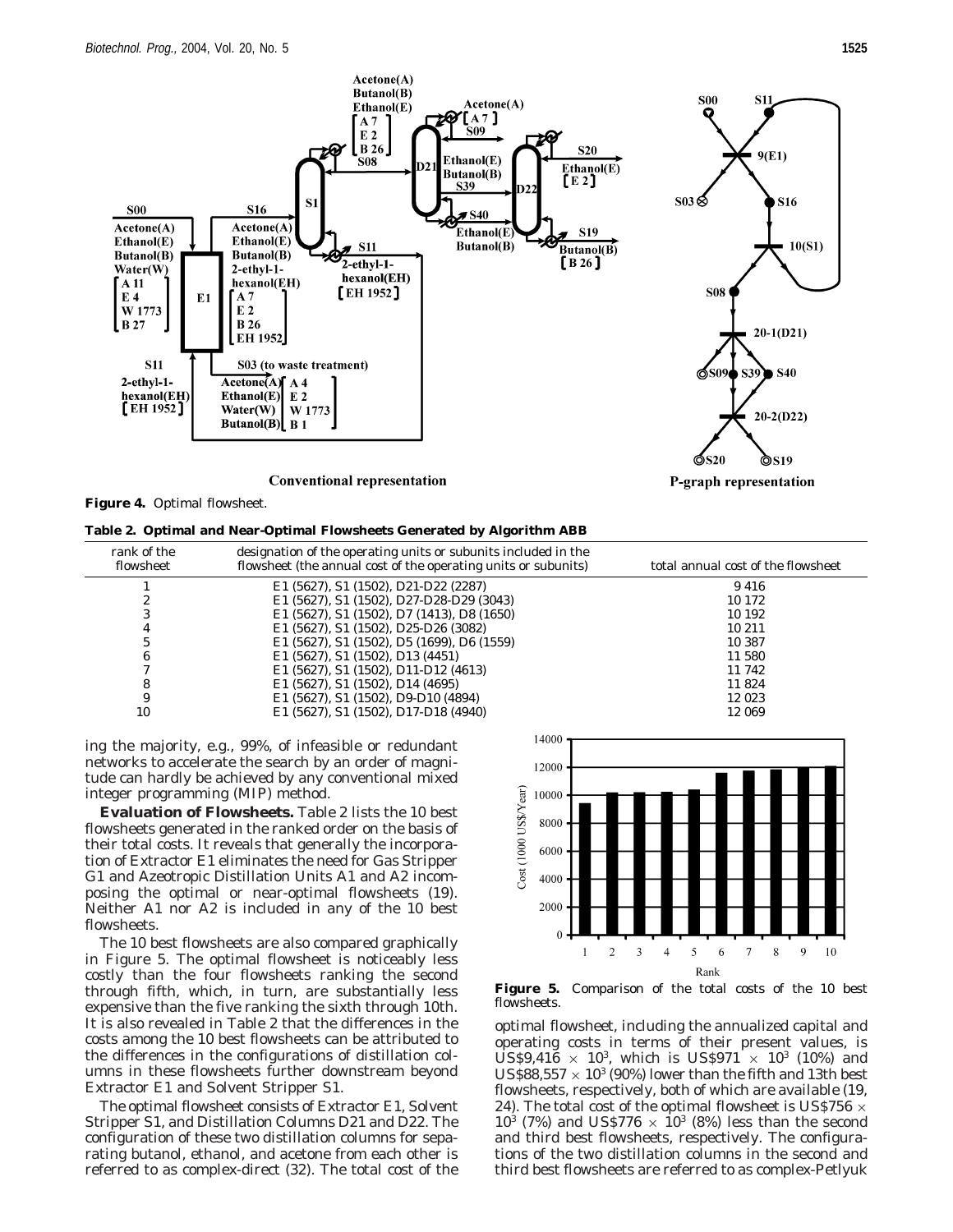type IIIb and simple-indirect, respectively (*32*). Naturally, the cost of the former is lower than that of the latter; moreover, both costs are higher than that of the complexdirect configuration of distillation columns in the optimal flowsheet. It is worth noting that the third best flowsheet closely resembles the fifth best, developed by Dadgar and Foutch (*19*), as indicated in Table 2. It is also worth noting that the latter flowsheet developed some years ago is one of the near-optimal flowsheets. This clearly indicates the importance of heuristics in the synthesis and design of any complex processes, particularly when only mature technologies, such as distillation and extraction, are involved. It is highly unlikely that the processsynthesis methods as currently known were available at the time these flowsheets were developed.

**Assessment of Flowsheets.** The flowsheets generated can be assessed in the light of other criteria such as controllability, operability, safety, and sustainability in addition to cost (*1, 46*). The cost is indeed an appropriate criterion for initially screening the flowsheets to eliminate those that are obviously unprofitable. Nevertheless, the flowsheets surviving the initial screening should be further assessed on the basis of the other criteria. In fact, the current approach is amenable to the incorporation of such criteria. Upon quantification, any of these criteria, including sustainability, can be added to the cost for performing multiobject optimization.

**Retrofitting.** Under certain circumstances, retrofitting of an existing process can be economically far more viable than constructing a new process, especially when the financial resources are limited and/or when shortterm needs are to be met under a tight time constraint. For instance, as indicated in Table 2, suppose that a plant depicted by the fifth best flowsheet is in existence; it can probably be retrofitted to that depicted by the third best flowsheet with relatively modest effort, time, and expenditure because of their close resemblance. This retrofitting can be accomplished by merely replacing distillation columns D5 and D6 with columns D7 and D8, respectively, and carrying out concomitant repiping. The expenditure of the retrofitting includes the costs for D7 and D8 and for repiping. If the last item is neglected, it amounts to US\$3,063  $\times$  10<sup>3</sup>, which is about 33% of the cost for the plant based on the optimal flowsheet. Moreover, if it is feasible to revamp unit 11 comprising D5 and D6 into unit 12 comprising D7 and D8, the cost for the retrofitting can possibly be reduced further. In fact, it might not be out of the question to retrofit the plant based on the fifth best flowsheet to that based on the optimal flowsheet by replacing unit 11 (D5 and D6) with unit 20 (D21 and D22). Obviously, the decision as to the retrofitting or constructing anew is greatly facilitated by the present methodology capable of rapidly and simultaneously generating the optimal and near-optimal flowsheets.

### **Conclusions**

A systematic methodology has been applied to the downstream process synthesis for the biochemical production of butanol, ethanol, and acetone via an efficient algorithmic approach. Optimal and near-optimal flowsheets have been generated in ranked order expeditiously and systematically by the graph-theoretic algorithmic method based on process graphs (P-graphs) and reasonably accurate cost estimate. Such flowsheets are generated from a set of plausible technically mature conventional operating units, each performing a certain processing task. The current work might represent the first successful attempt to algorithmically synthesize the globally optimal flowsheet for the downstream processing of the biochemical production of chemicals and biochemicals. The methodology adopted in this work should be applicable to various other processes for producing fuels and chemicals, such as biodiesel, bioplastics, and enzymes, from biological materials that are renewable. The systems for downstream processing involved in these processes often resemble each other.

In today's highly competitive environment, the retrofitting of an existing process plant can be far more viable economically than constructing a new one. The profound efficiency of the methodology adopted renders it possible to generate with dispatch a set of optimal or near-optimal flowsheets by systematically replacing one or more existing operating units with newly identified operating units that can possibly be more advantageous economically than the existing ones. Naturally, this would facilitate choice between retrofitting and new construction.

The results obtained in this work have given rise to a novel paradigm for process development and design through process synthesis. This novel paradigm appears to follow the basic tenet of concurrent engineering. It makes rapid prototyping of flowsheets possible in process design. The cost is taken into account at the early conceptual design stage. Moreover, other considerations, e.g., sustainability, can be integrated in this paradigm to satisfy the ever-shifting environmental, societal, and regulatory constraints at the early stage of design, thereby circumventing serious cost overrun in process development and design.

#### **Acknowledgment**

This is contribution No. 04-235-J, Department of Chemical Engineering, Kansas Agricultural Experiment Station, Kansas State University, Manhattan, KS 66506, U.S.A, from which the first three authors received financial support.

**Supporting Information Available:** Additional discussion, computational details and results, and cost estimation procedures. This material is available free of charge via the Internet at http://pubs.acs.org.

### **References and Notes**

- (1) Douglas, J. M. *Conceptual Design of Chemical Processes*; McGraw-Hill: New York, 1988.
- (2) Siirola, J. Industrial Applications of Chemical Process Synthesis. In *Advances in Chemical Engineering*; Academic Press: San Diego, CA, 1996, Vol. 23, pp 1-62.
- (3) Biegler, L. T.; Grossmann, I. E.; Westerberg, A. W. *Systematic Methods of Chemical Process Design*; Prentice Hall: Upper Saddle River, NJ, 1997; pp 497-498.
- (4) El-Halwagi, M. M.; Manousiouthakis, V. Synthesis of Mass Exchange Networks. *AIChE J.* **<sup>1989</sup>**, *<sup>35</sup>*, 1233-1244.
- (5) El-Halwagi, M. M. *Pollution Prevention through Process Integration: Systematic Design Tools*; Academic Press: New York, 1997.
- (6) El-Halwagi, M. M.; Spriggs, H. G. Solve Design Puzzles with Mass Integration. *Chem. Eng. Prog.* **<sup>1998</sup>**, *<sup>94</sup>* (8), 25-44.
- (7) Keller, G. E.; Bryan, P. F. Process Engineering Moving in New Directions, *Chem. Eng. Prog.* **<sup>2000</sup>**, *<sup>96</sup>* (1), 41-50.
- (8) Lightfoot, E. N. Unpredictability and Evolution of Novel Designs. Presented at the 15th International Congress of Chemical and Process Engineering, Praha, Czech Republic, <sup>25</sup>-29 August, 2002.
- (9) Ladisch, M. R. Fermentation-derived butanol and scenarios for its uses in energy-related applications. *Enzyme Microb. Technol.* **<sup>1991</sup>**, *<sup>13</sup>*, 280-283.
- (10) Perry, R. H.; Green, D. W.; Maloney, J. O. *Perry's Chemical Engineers' Handbook*; McGraw-Hill: New York, NY, 1997; Tables 3-1, 3-2, and 13-19.